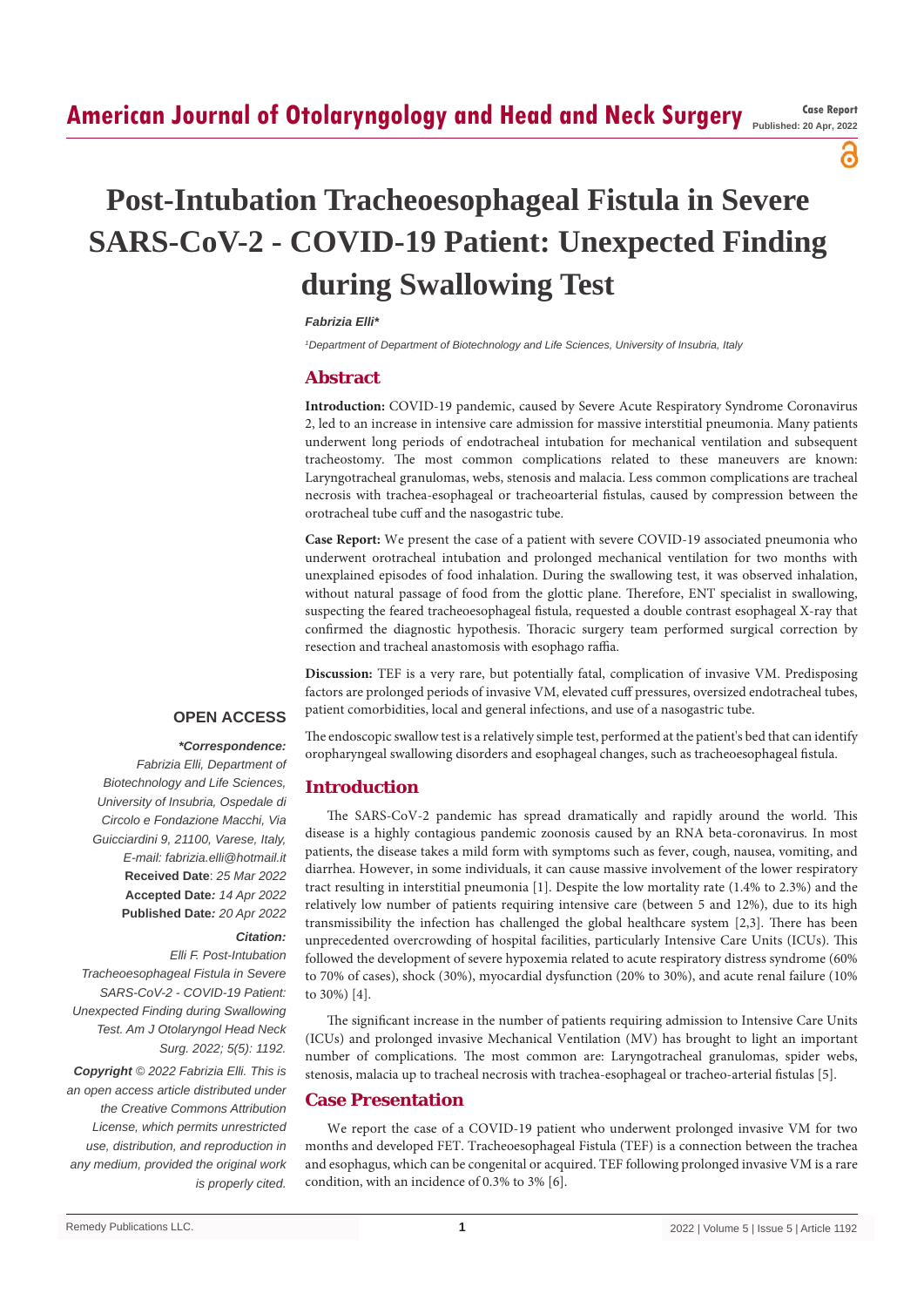

**Figure 1:** Barium esophageal rx showed a tracheoesophageal fistula located below tracheostomy cannula (Arrowhead-TEF).



**Figure 2:** Bronchoscopy and gastroscopy confirmed tracheoesophageal fistula (a and b).



A 58-year-old female patient with a prior history of hypertension and ovarian carcinoid presented to the Emergency Department (ED) in May 2021, complaining of dyspnea and cough for several days. On admission, she tested positive for Severe Acute Respiratory Syndrome Coronavirus 2 (SARS-CoV-2). Clinical, laboratory and imaging examinations confirmed the diagnosis of pneumonia associated with SARS-CoV-2, with severe hypoxemic respiratory failure.

The patient was therefore admitted to the intensive care unit and was intubated and mechanically ventilated. However, the clinical evolution was unfavorable with persistent PaO2/FiO2 ratio <150 and the patient underwent percutaneous tracheostomy and PEG placement. In September 2021, during rehabilitation, performed by speech therapist specializing in swallowing disorders, uncommon swallowing alterations appeared. Therefore, the patient underwent specialized ENT evaluation by endoscopic endonasal swallowing test with food of various densities. During the examination, normal oropharyngeal transit was initially observed, with subsequent onset

of coughing and tracheal bolus ascension. The fibroendoscope was therefore removed to allow the patient to adequately clear the ingestions. At the subsequent re-evaluation, no traces of food residues were found in the laryngeal vestibule. This finding led to the suspicion of the presence of a passage between the esophagus and trachea. So, the specialist recommended a double-contrast esophageal X-ray with video-recorded swallowing study confirming a tracheo-esophageal fistula of the cervical esophageal portion. The thoracic surgery team, after identifying and evaluating the FET by bronchoscopy and gastroscopy, performed surgical correction by resection and tracheal anastomosis with esophagography, re-establishing the correct anatomical boundaries.

#### **Discussion**

Acquired TEF is a rare but potentially serious complication of prolonged intubation for mechanical ventilation. Several factors facilitate its development: High cuff pressures, oversized endotracheal tubes, patient comorbidities, corticosteroid use, local infections, nasogastric tube, need to change position (prone supine) frequently with possible excessive tube movement, repeated bronchoscopy, and high PEEP ventilation over a period of 4 weeks [7,8].

The classic presentation of TEF is represented by a sudden drop in oxygen saturation, despite adequate ventilation, associated with positive cuff leakage and gastric distension.

This was not the case in our case, but the presence of fistula was suspected only during Fiberoptic Endoscopic Evaluation of Swallowing (FEES). During the examination, there was an episode of massive inhalation with food at tracheal, level without observing bolus at subglottic glottic level in absence of frank regurgitation or alteration of the epiglottic tilt.

Despite the high morbidity and mortality of TEF, which is even higher in patients with COVID-19, surgical repair is generally required because spontaneous closure of a FET is rare [9].

In summary, a COVID-19 patient with respiratory failure developed a FET that was only suspected during swallow testing, as he had not previously given symptoms. This suggests that, alongside radiological (CT) or operative (bronchoscopy) examinations [10], a relatively simple and inexpensive examination such as endoscopic swallowing testing may have diagnostic value. The advantages of this test are the possibility to perform it at the patient's bedside, the low complications, and the reproducibility over time. So, in this way, it is possible to identify oropharyngeal swallowing disorders and esophageal alterations, such as tracheoesophageal fistula, and monitor their evolution or regression over time.

#### **References**

- 1. [Guan WJ, Ni ZY, Hu Y, Liang WH, Ou CQ, He JX, et al. Clinical](https://www.nejm.org/doi/full/10.1056/nejmoa2002032)  [characteristics of Coronavirus disease 2019 in China. N Engl J Med.](https://www.nejm.org/doi/full/10.1056/nejmoa2002032)  [2020;382:1708-20.](https://www.nejm.org/doi/full/10.1056/nejmoa2002032)
- 2. [Wang D, Hu B, Hu C. Clinical characteristics of 138 hospitalized patients](https://jamanetwork.com/journals/jama/fullarticle/2761044)  [with 2019 novel Coronavirus-infected pneumonia in Wuhan. JAMA.](https://jamanetwork.com/journals/jama/fullarticle/2761044)  [2020;323\(11\):1061-9.](https://jamanetwork.com/journals/jama/fullarticle/2761044)
- 3. [Kowalski LP, Sanabria A, Ridge JA, de Bree, Rinaldo A. COVID-19 pan](https://onlinelibrary.wiley.com/doi/10.1002/hed.26164)[demic: Effects and evidence-based recommendations for otolaryngology](https://onlinelibrary.wiley.com/doi/10.1002/hed.26164)  [and head and neck surgery practice. Head Neck. 2020.](https://onlinelibrary.wiley.com/doi/10.1002/hed.26164)
- 4. [Phua J, Weng L, Ling L, Egi M, Man Lim C, Divatia JV, et al. Intensive care](https://pubmed.ncbi.nlm.nih.gov/32272080/)  [management of Coronavirus disease 2019 \(COVID-19\): Challenges and](https://pubmed.ncbi.nlm.nih.gov/32272080/)  [recommendations. Lancet Respir Med. 2020;8\(5\):506-17.](https://pubmed.ncbi.nlm.nih.gov/32272080/)